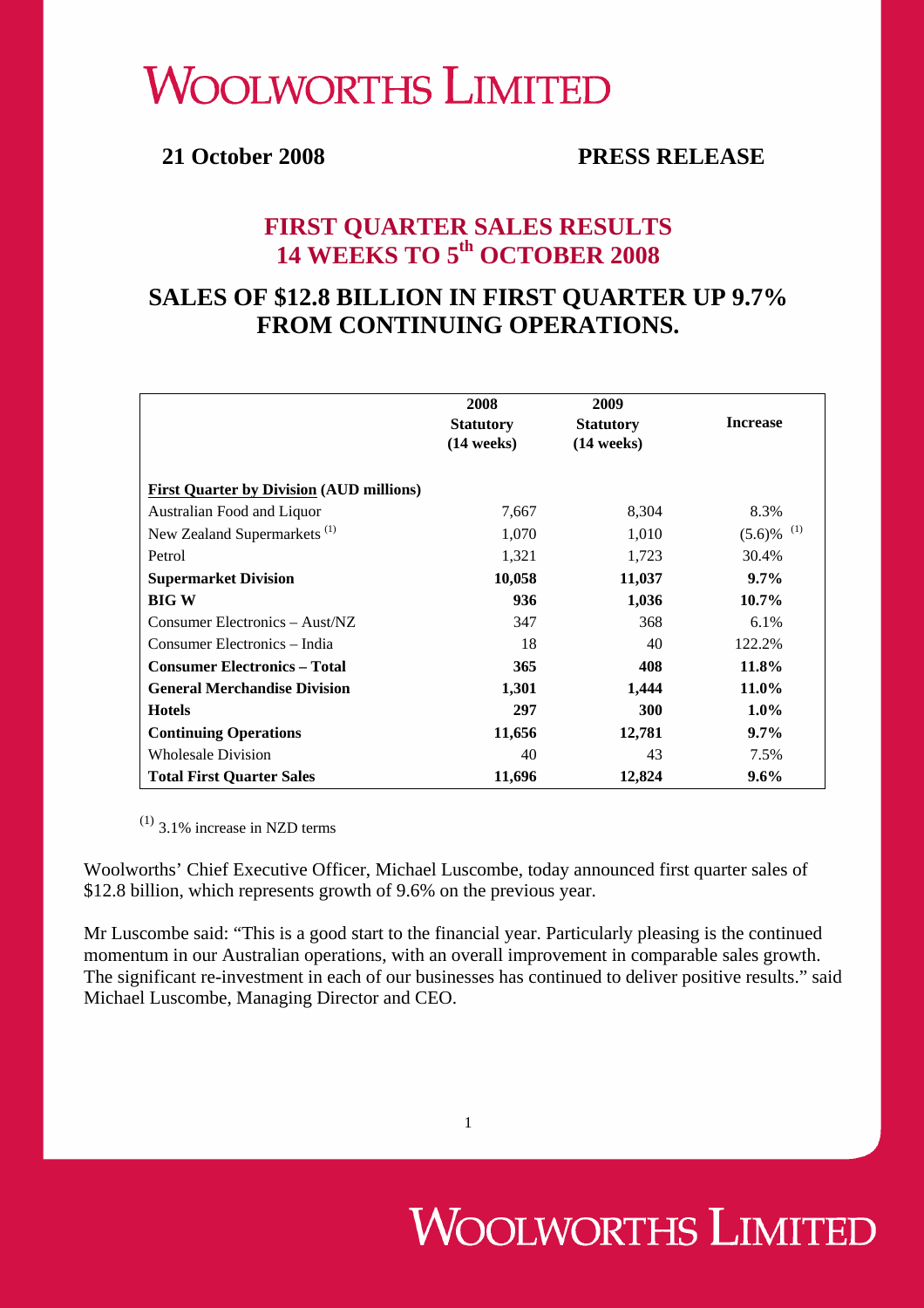#### *Australian Food and Liquor*

Australian Food and Liquor sales for the quarter increased 8.3%. Comparable store sales in Australian Food and Liquor division for the quarter increased 6.0%. (Q4 2008: 4.9%)

Inflation in the first quarter was 3.2%. (Q4 2008: 2.9%) Key strategic initiatives focussed on our customers, including the accelerated rollout of our 2010c store format, our Everyday Rewards Program and continued price re-investment have all contributed to this sales result. These initiatives continue to be well received by our customers.

#### *New Zealand Supermarkets*

New Zealand Supermarkets achieved sales of \$1.0 billion for the quarter, an increase of 3.1% in NZD terms. (5.6% decline in AUD) Comparable sales for the first quarter were  $3.0\%$ <sup>(1)</sup> (Q4) 2008: 3.5%) reflecting the tighter macroeconomic environment and a higher level of refurbishment activity.

In New Zealand, our overall food inflation was approximately 5.7% (Q4 2008: 4.6%) reflecting continued pressure on produce, perishable and bakery items.

(*1) Note: comparable sales % quoted based on NZD sales.* 

#### *Petrol*

Petrol dollar sales for the quarter, including Woolworths/Caltex Alliance sites, increased 30.4%, with average fuel sell prices well above the prior year. Petrol comparable sales increased by 26.5% (Q4 2008: 20.4%), with comparable volumes having increased 1.7% (Q4 2008: 1.8%) for the quarter. The solid growth reflects the strength of our offer and the continued acceptance of the Everyday Rewards program, which has 2.6 million registered cards.

#### *BIG W*

BIG W sales grew by 10.7% during the quarter which is a solid start to the year. Comparable store sales for the quarter increased 4.4%, an improvement on the 2.6% comparable growth recorded in the fourth quarter of 2008. This result represents the eighth consecutive quarter of positive comparable sales and reflects the continued customer acceptance of BIG W's everyday low price position.

#### *Consumer Electronics*

Consumer Electronics grew by 11.8% during the first quarter.

Consumer Electronics (in Australia and New Zealand) has continued to enjoy solid growth with sales for the quarter increasing 6.1%. Comparable store sales increased by 4.9 % (normalised for exchange movements) during the quarter, an improvement on the 3.8% recorded in the fourth quarter of 2008, reflecting an improved result from our Australian operations.

Our business venture with TATA in India now services 22 retail stores operating under the Croma brand and has produced sales of \$40 million for the first quarter.